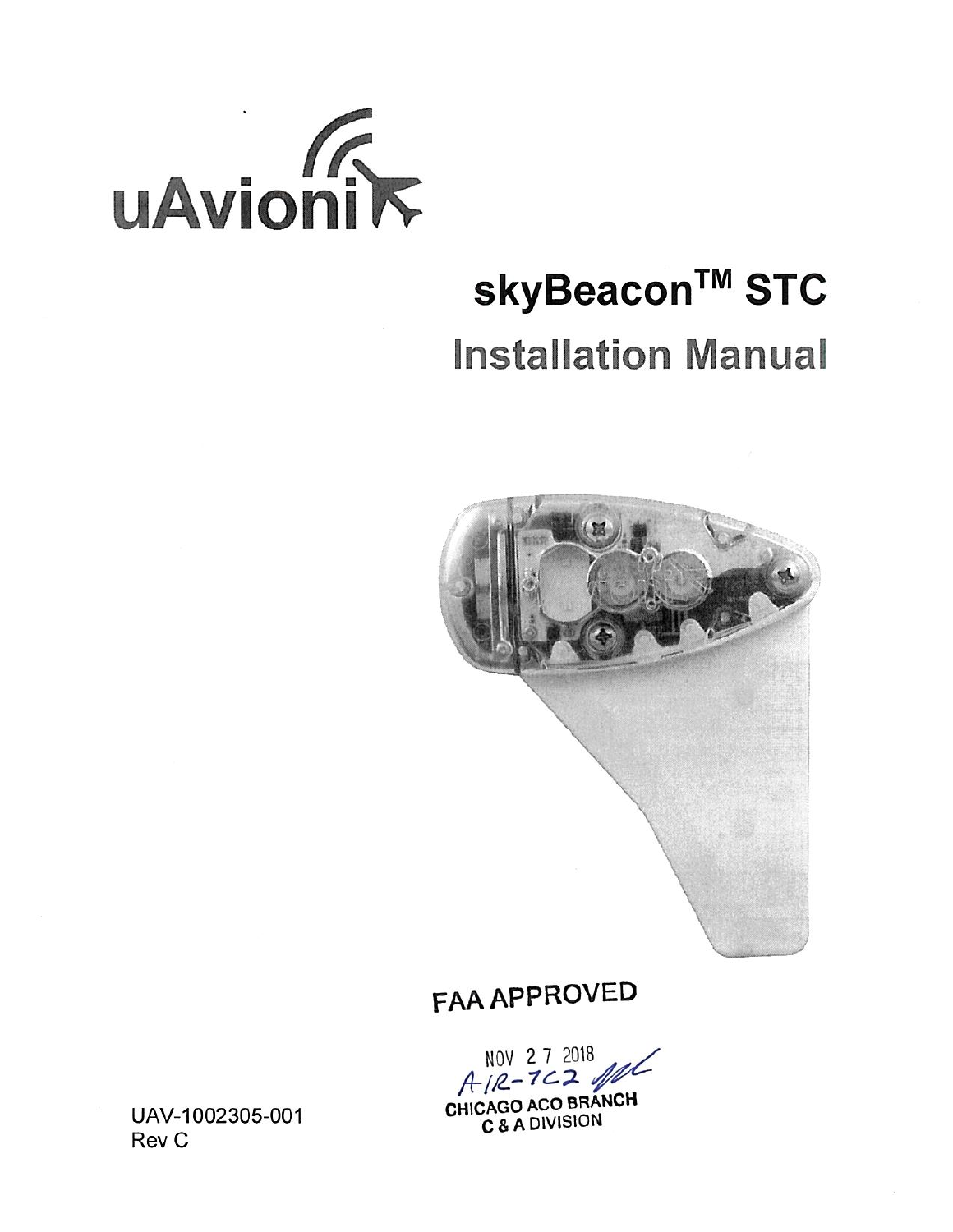© 2018 uAvionix Corporation. All rights reserved.

Except as expressly provided herein, no part of this guide may be reproduced, transmitted, disseminated, downloaded or stored in any storage medium, for any purpose without the express written permission of uAvionix. uAvionix grants permissions to download a single copy of this guide onto an electronic storage medium to be viewed for personal use, provided that the complete text of this copyright notice is retained. Unauthorized commercial distribution of this manual or any revision hereto is strictly prohibited.

uAvionix® and Ping® are registered trademarks of uAvionix Corporation and may not be used without express permission of uAvionix.

skyBeacon, Continuous Calibration, Power Transcoder, Echo Installer, and Ping Installer are trademarks of uAvionix Corporation and may not be used without express permission of uAvionix.

skyBeacon technologies are patent pending.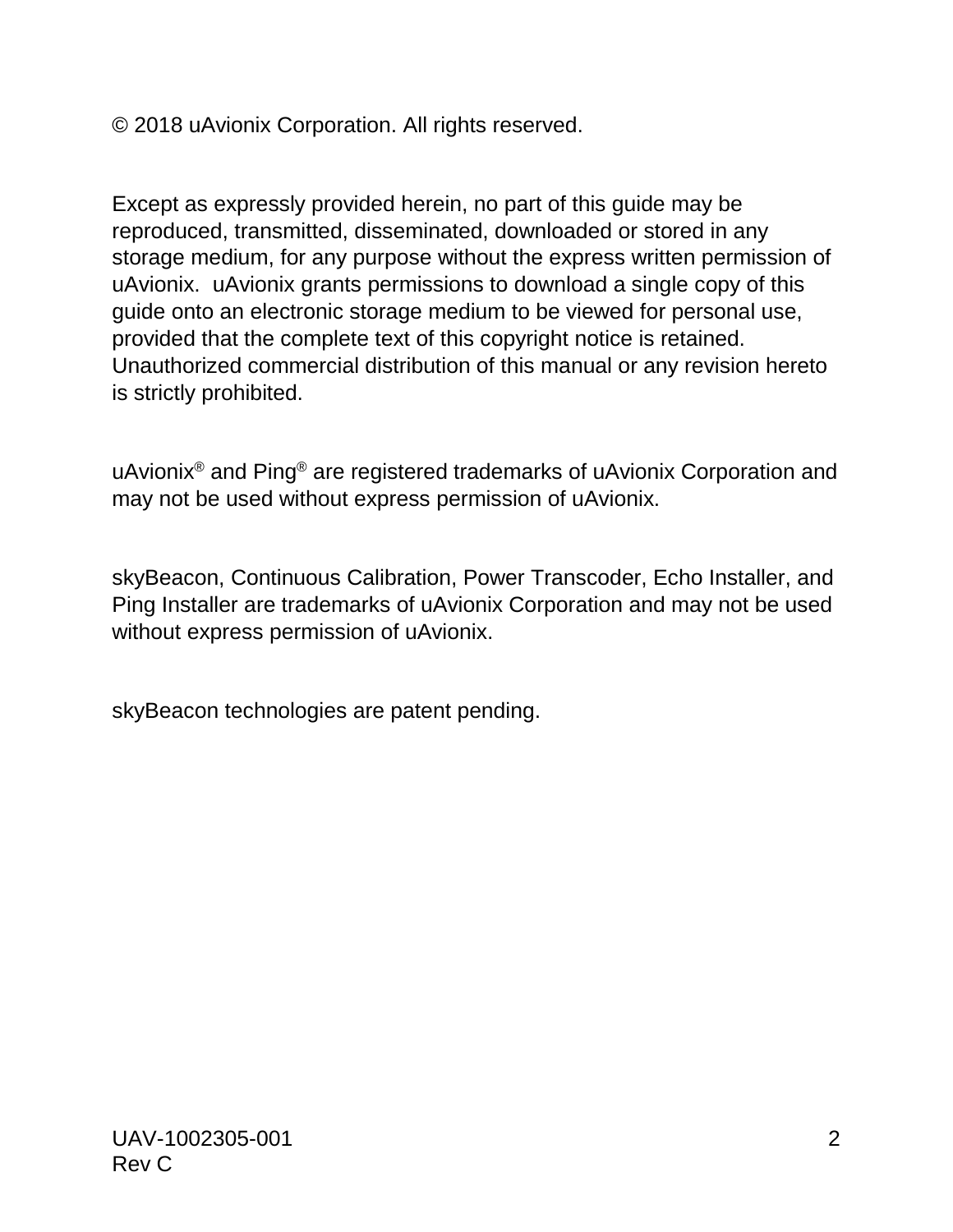## <span id="page-2-0"></span>**1 Revision History**

| <b>Revision</b> | <b>Date</b> | <b>Comments</b>                                   |
|-----------------|-------------|---------------------------------------------------|
| A               | 9/10/2018   | Initial release                                   |
| B               | 10/18/2018  | Update part number and system limitations         |
|                 | 11/4/2018   | Update transponder limitation to include altitude |
|                 |             | source                                            |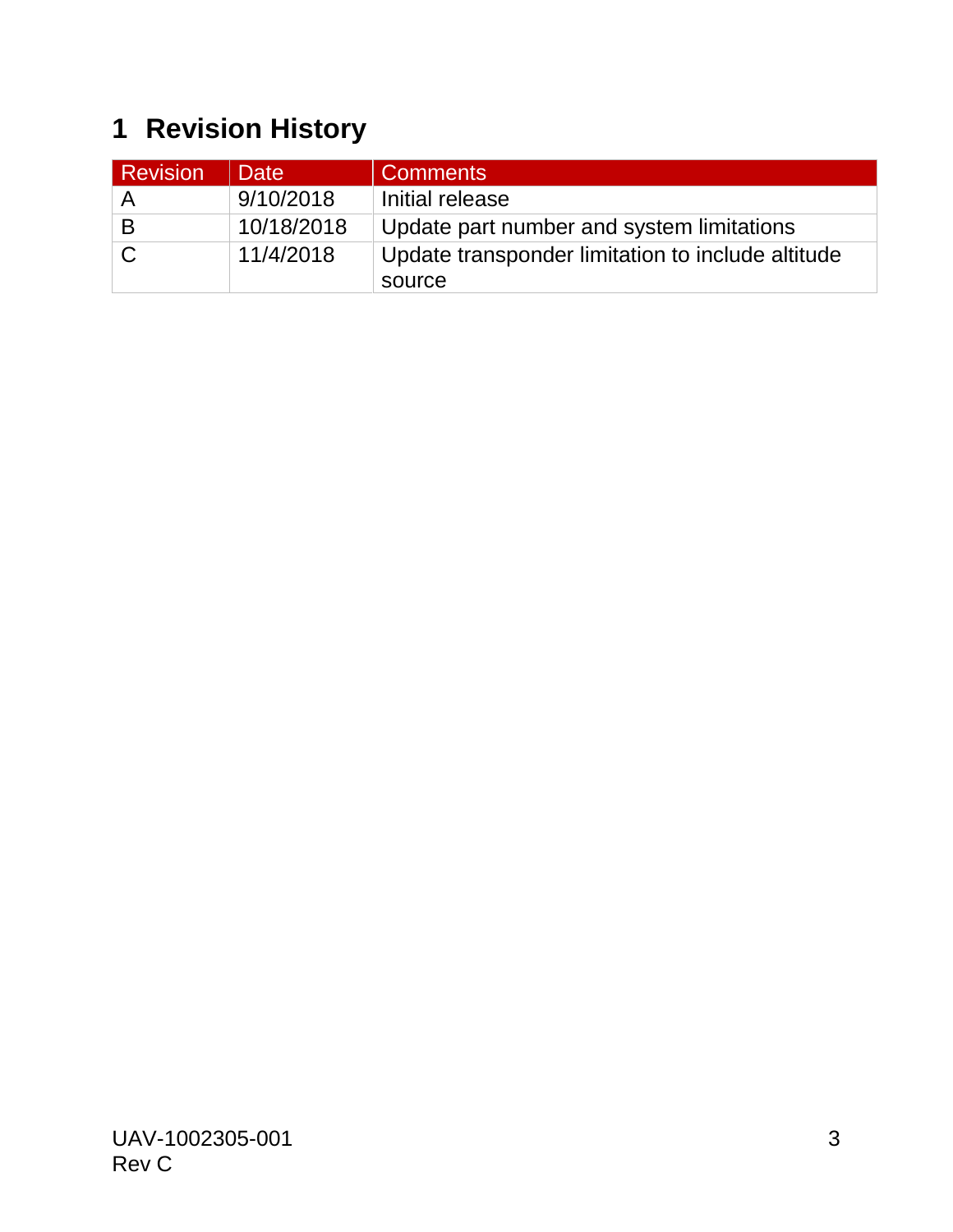### <span id="page-3-0"></span>**2 Warnings / Disclaimers**

uAvionix is not liable for damages arising from the use or misuse of this product.

This equipment is classified by the United States Department of Commerce's Bureau of Industry and Security (BIS) as Export Control Classification Number (ECCN) 7A994.

These items are controlled by the U.S. Government and authorized for export only to the country of ultimate destination for use by the ultimate consignee or end-user(s) herein identified. They may not be resold, transferred, or otherwise disposed of, to any other country or to any person other than the authorized ultimate consignee or end-user(s), either in their original form or after being incorporated into other items, without first obtaining approval from the U.S. government or as otherwise authorized by U.S. law and regulations.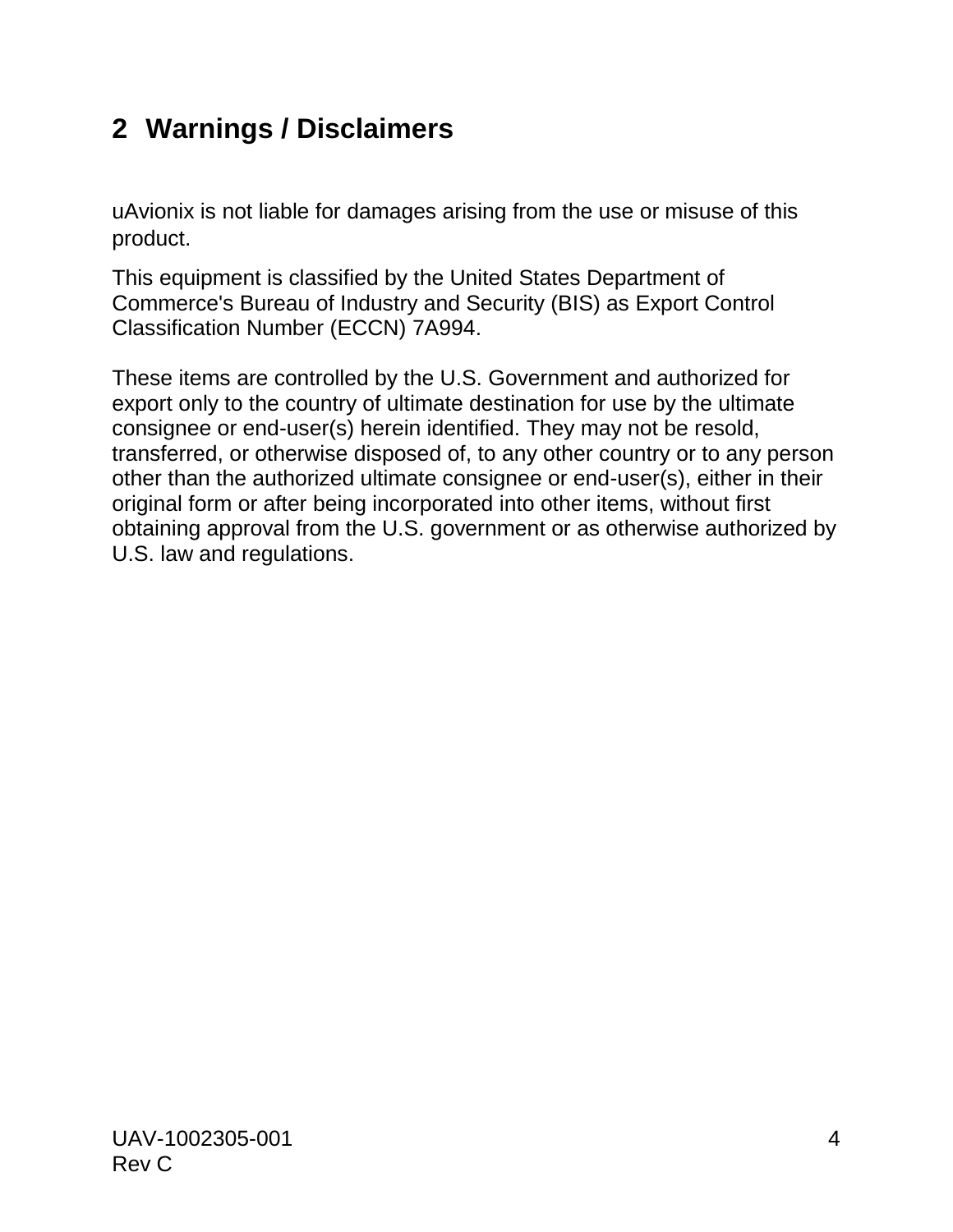### <span id="page-4-0"></span>3 Table of Contents

| 1              |       |                                                         |  |
|----------------|-------|---------------------------------------------------------|--|
| 2              |       |                                                         |  |
| 3              |       |                                                         |  |
| 4              |       |                                                         |  |
|                | 4.1   |                                                         |  |
|                | 4.2   |                                                         |  |
|                | 4.3   |                                                         |  |
| 5              |       |                                                         |  |
|                | 5.1   |                                                         |  |
|                | 5.2   |                                                         |  |
| 6              |       |                                                         |  |
|                | 6.1   |                                                         |  |
|                | 6.2   |                                                         |  |
|                | 6.3   |                                                         |  |
|                | 6.4   |                                                         |  |
|                | 6.5   |                                                         |  |
|                | 6.6   | Mounting Procedure on Wingtips with Adaptive Fairing 16 |  |
|                | 6.6.1 |                                                         |  |
|                | 6.7   |                                                         |  |
|                | 6.8   |                                                         |  |
| $\overline{7}$ |       |                                                         |  |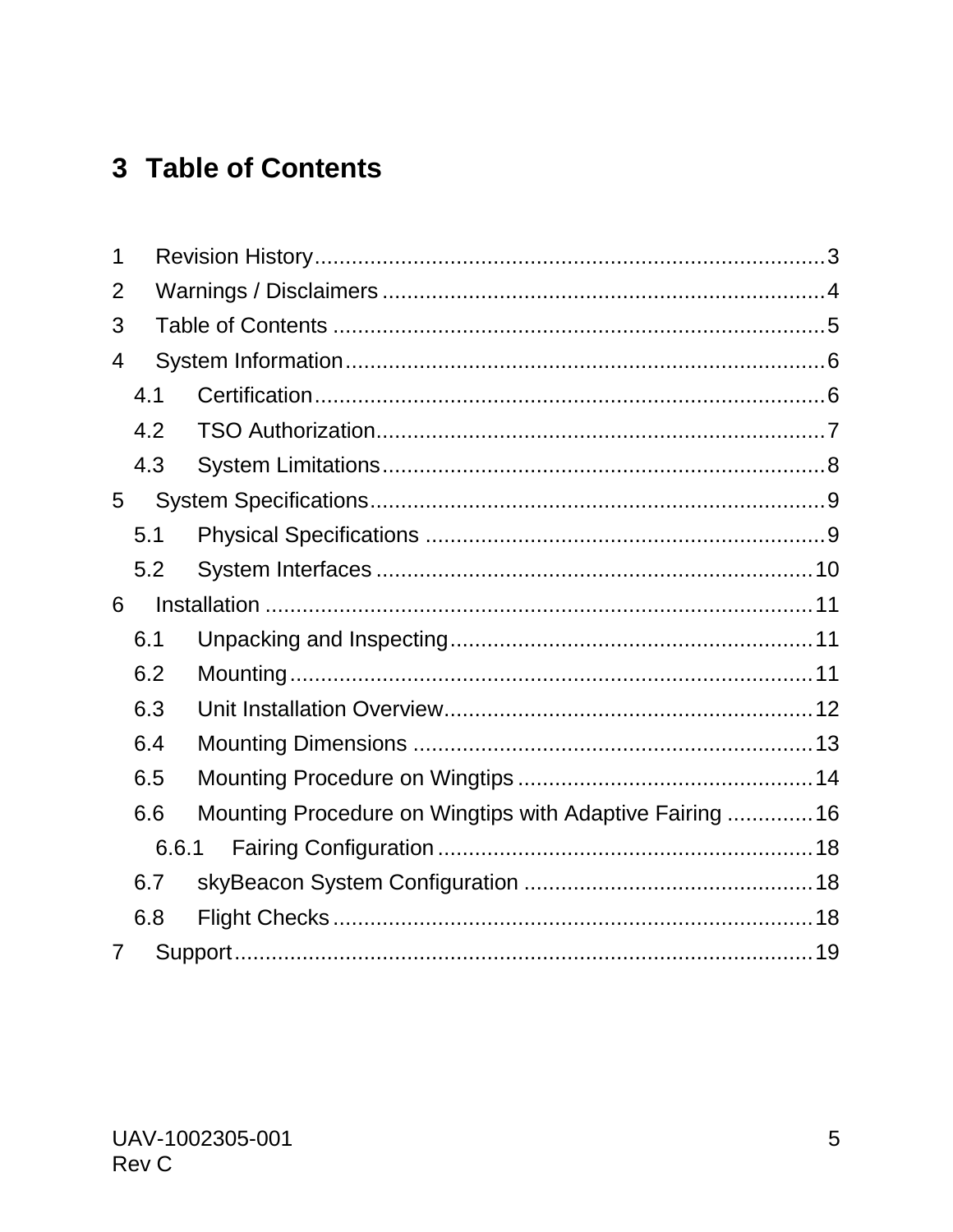### <span id="page-5-0"></span>**4 System Information**

### <span id="page-5-1"></span>**4.1 Certification**

This installation manual provides mechanical and electrical information necessary to install skyBeacon. The content of this manual assumes use by competent and qualified personnel using standard maintenance procedures in accordance with Title 14 of the Code of Federal Regulation and other related accepted procedures.

Those installing this article on an aircraft listed on the Approved Models List shall verify the compatibility of existing STCs with this STC prior to returning the aircraft to service.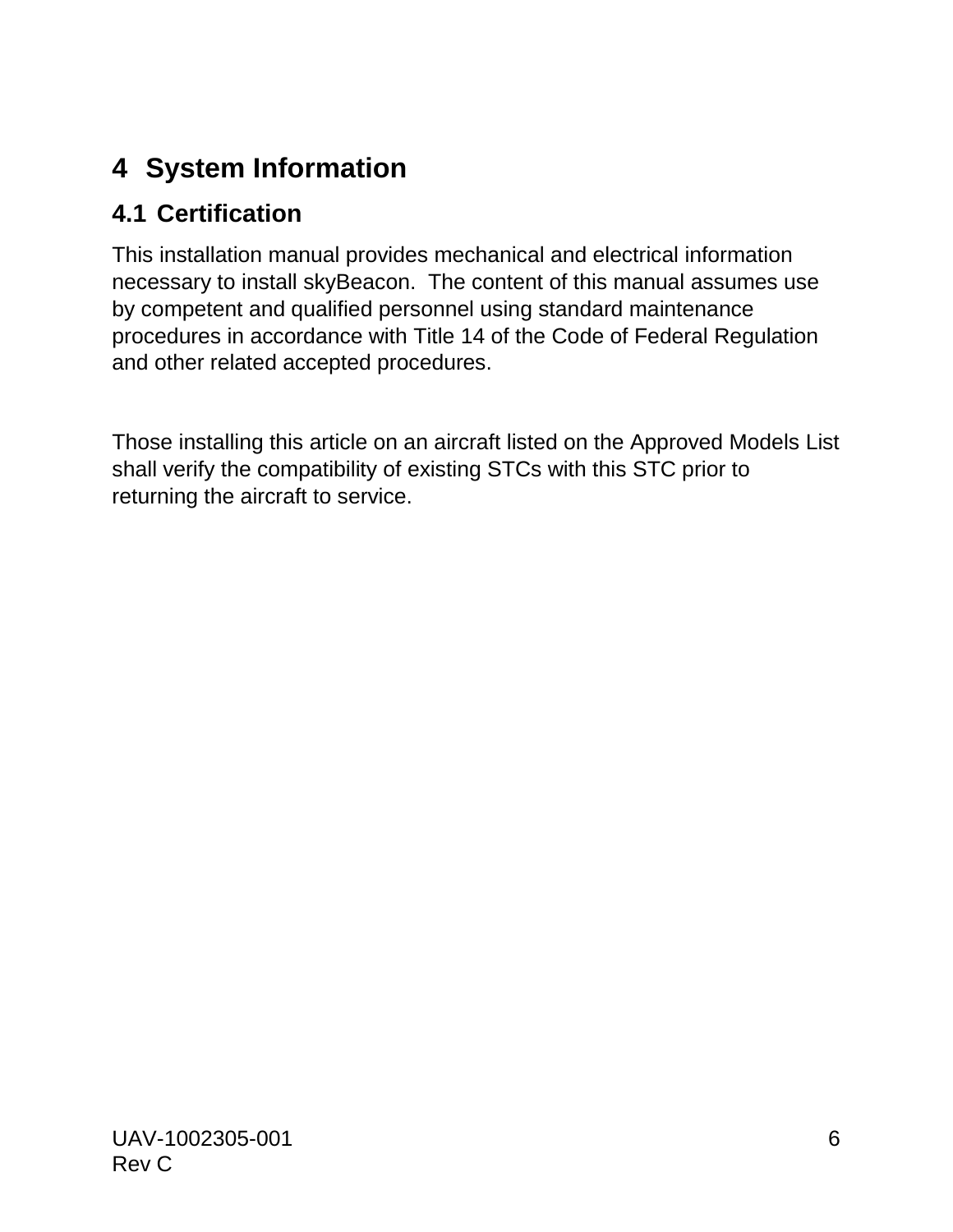### <span id="page-6-0"></span>**4.2 TSO Authorization**

| <b>Function</b>                     | <b>TSO/RTCA/SAE</b> | Class/Type       |
|-------------------------------------|---------------------|------------------|
| <b>Airborne Navigation Sensor</b>   | <b>TSO-C145d</b>    | Beta 1           |
| Using the Global Position System    | <b>INCOMP</b>       |                  |
| (GPS) Augmented by the              | RTCA/DO-229D        |                  |
| <b>Satellite Based Augmentation</b> |                     |                  |
| <b>System (SBAS)</b>                |                     |                  |
| Universal Access Transmitter        | <b>TSO-C154c</b>    | B <sub>1</sub> S |
| (UAT) Automatic Dependent           | RTCA/DO-260B        |                  |
| Surveillance-Broadcast (ADS-B)      |                     |                  |
| <b>Equipment Operating on</b>       |                     |                  |
| Frequency of 978MHz                 |                     |                  |
| Position Light (Red)                | TSO-C30c            | Type I           |
|                                     | <b>SAE/AS8037</b>   |                  |
| <b>Anti-Collision Light</b>         | TSO-C96a            | Class II         |
|                                     | <b>SAE/AS8017D</b>  |                  |
| <b>Automatic Pressure Altitude</b>  | TSO-C88b            |                  |
| <b>Reporting Code-Generating</b>    | <b>SAE/AS8003</b>   |                  |
| Equipment                           |                     |                  |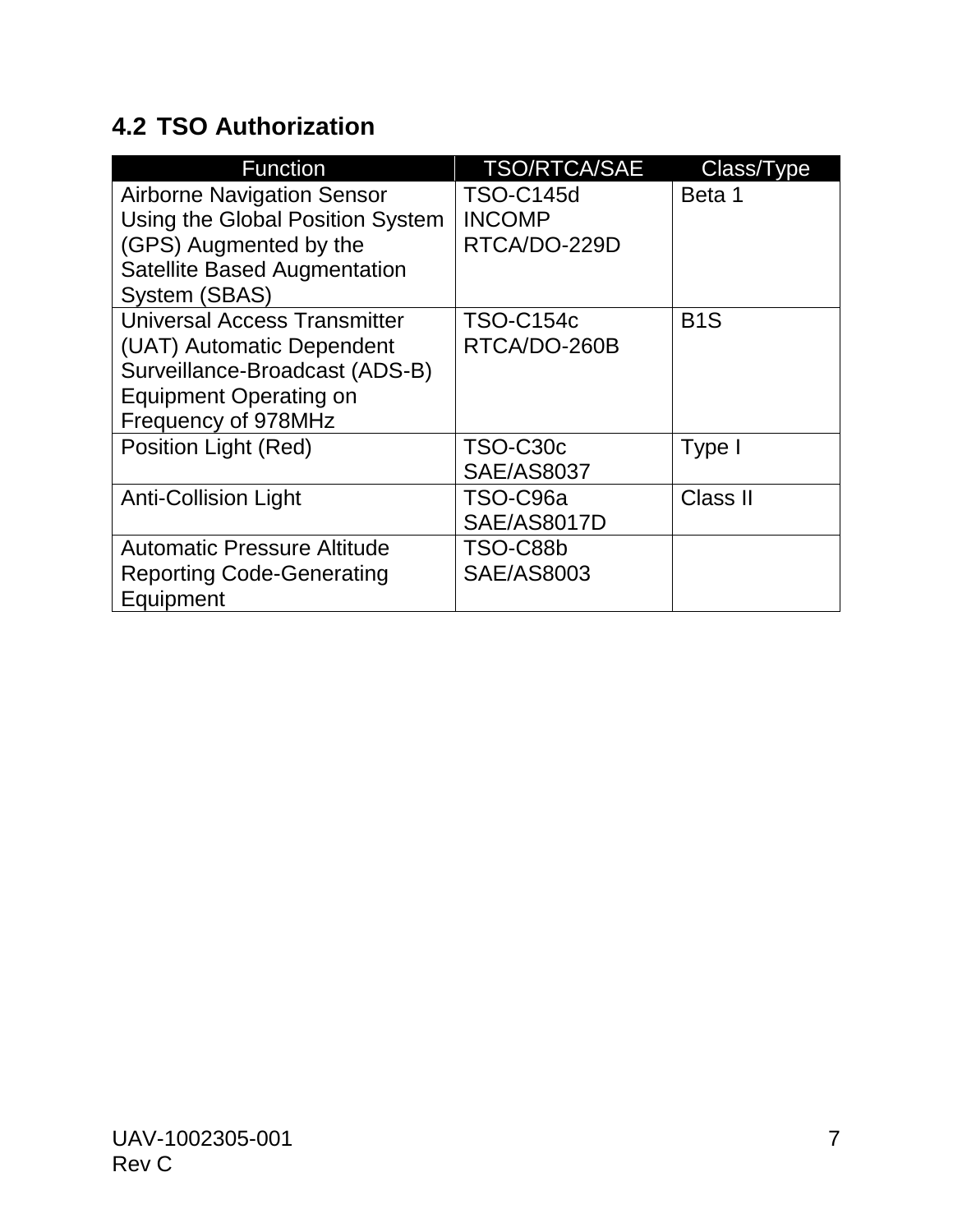### <span id="page-7-0"></span>**4.3 System Limitations**

#### **Installation**

This article meets the minimum performance and quality control standards required by a technical standard order (TSO) and when installed on aircraft approved on the AML can be approved for return to service after installation.

If you are installing this article on or in a specific type or class of aircraft, not listed on the AML you must obtain separate approval for installation.

#### **TCAS/ACAS system**

skyBeacon should not be installed if the aircraft has an active TCAS/ACAS system.

#### **SatCom**

The skyBeacon GPS has not been demonstrated as compatible with SatCom equipment and should not be installed on SatCom equipped aircraft.

#### **Transponder**

A companion altitude-reporting transponder is required to be installed for 14 CFR 91.225 and 91.227 compliance, unless installed on an aircraft excepted from the requirements of 14 CFR 91.215 and 91.225.

The transponder's altitude source must comply with TSO-C10(), TSO-C106() or TSO-C88() and meet the requirements of 14 CFR 91.217.

#### **Transponder antenna**

skyBeacon should be installed at least 3 feet from any operating transponder antenna.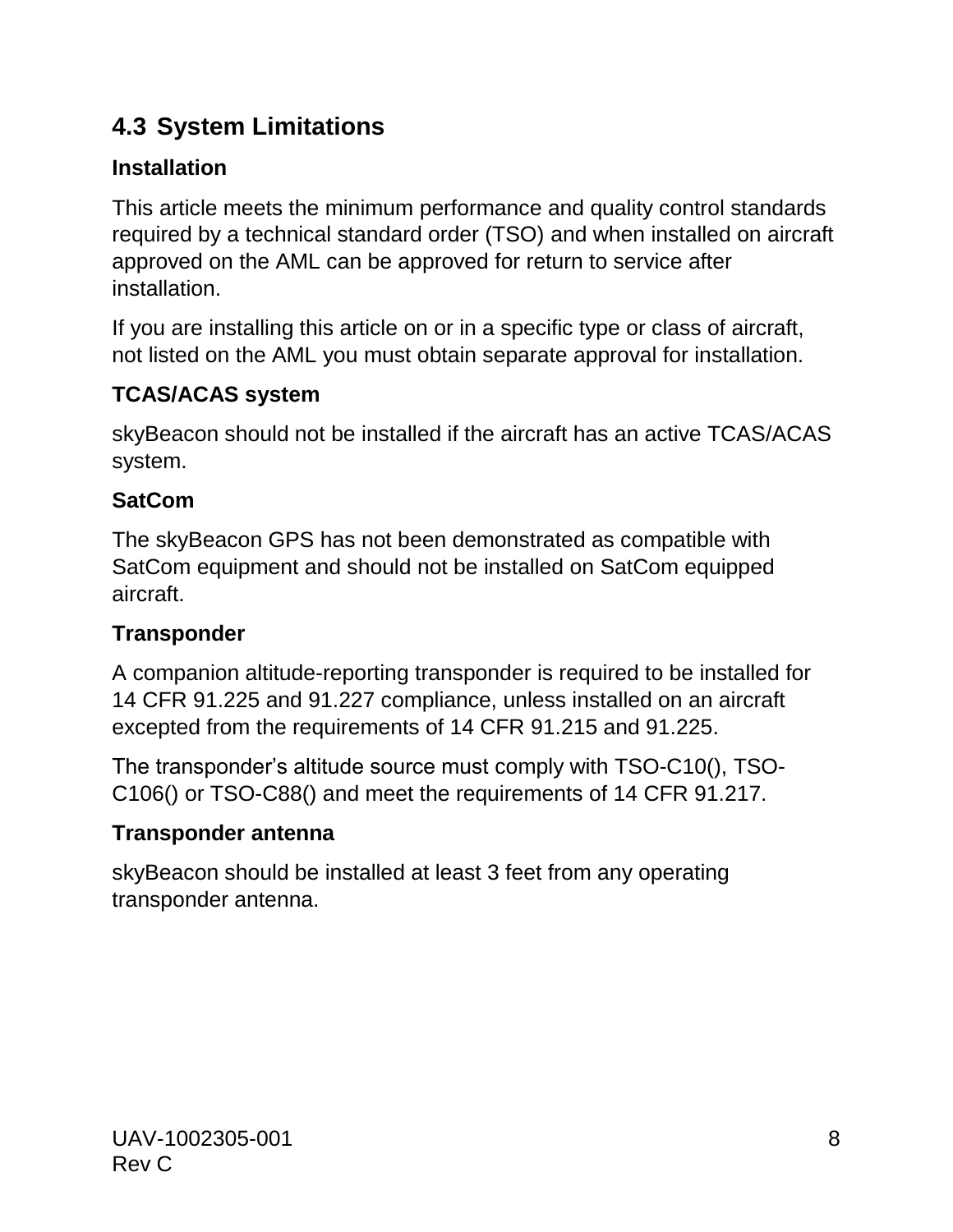### <span id="page-8-0"></span>**5 System Specifications**

### <span id="page-8-1"></span>**5.1 Physical Specifications**

| <b>Characteristics</b>                                                                                                                            | <b>Specifications</b>                |
|---------------------------------------------------------------------------------------------------------------------------------------------------|--------------------------------------|
| Width                                                                                                                                             | 3.665 in (93.10 mm)                  |
| Height                                                                                                                                            | 4.504 in (114.4 mm)                  |
| Depth                                                                                                                                             | 1.192 in (30.28 mm)                  |
| Weight                                                                                                                                            | 3.5oz (100 grams)                    |
| <b>Operating Temperature Range</b>                                                                                                                | -45 $^{\circ}$ C to +70 $^{\circ}$ C |
| <b>Maximum Pressure Altitude [1]</b>                                                                                                              | 18,000 ft                            |
| Input Voltage Range                                                                                                                               | 9 to 33 VDC                          |
| 14V Current                                                                                                                                       | 0.5A Max                             |
| 28V Current                                                                                                                                       | 0.25A Max                            |
| $\mathcal{L}$ . The state of the state of $\mathcal{L}$ and $\mathcal{L}$ and $\mathcal{L}$ and $\mathcal{L}$ and $\mathcal{L}$<br>$\blacksquare$ |                                      |

[1] UAT usage is restricted to below 18,000 feet MSL (§91.225).

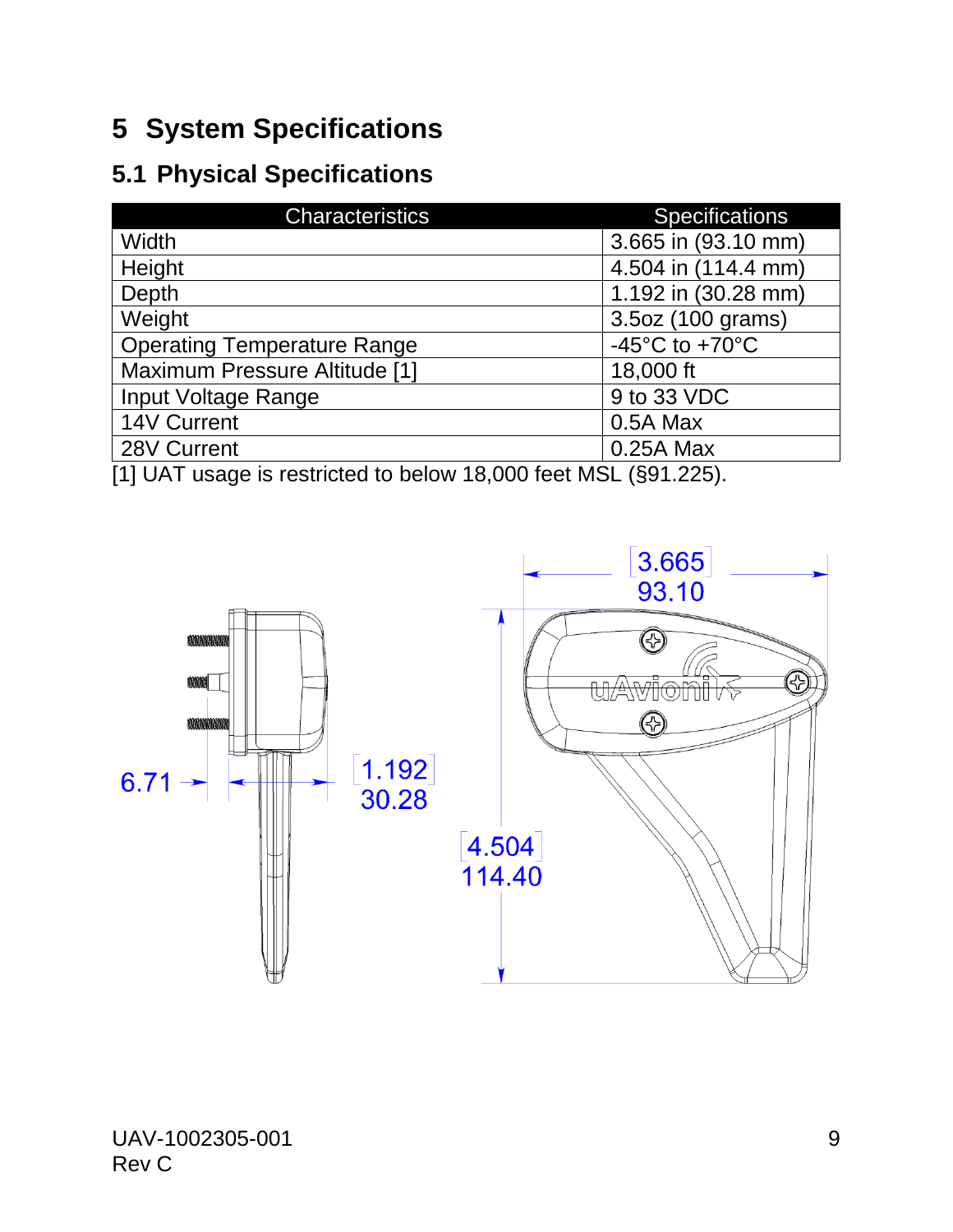### <span id="page-9-0"></span>**5.2 System Interfaces**

#### Aircraft Power

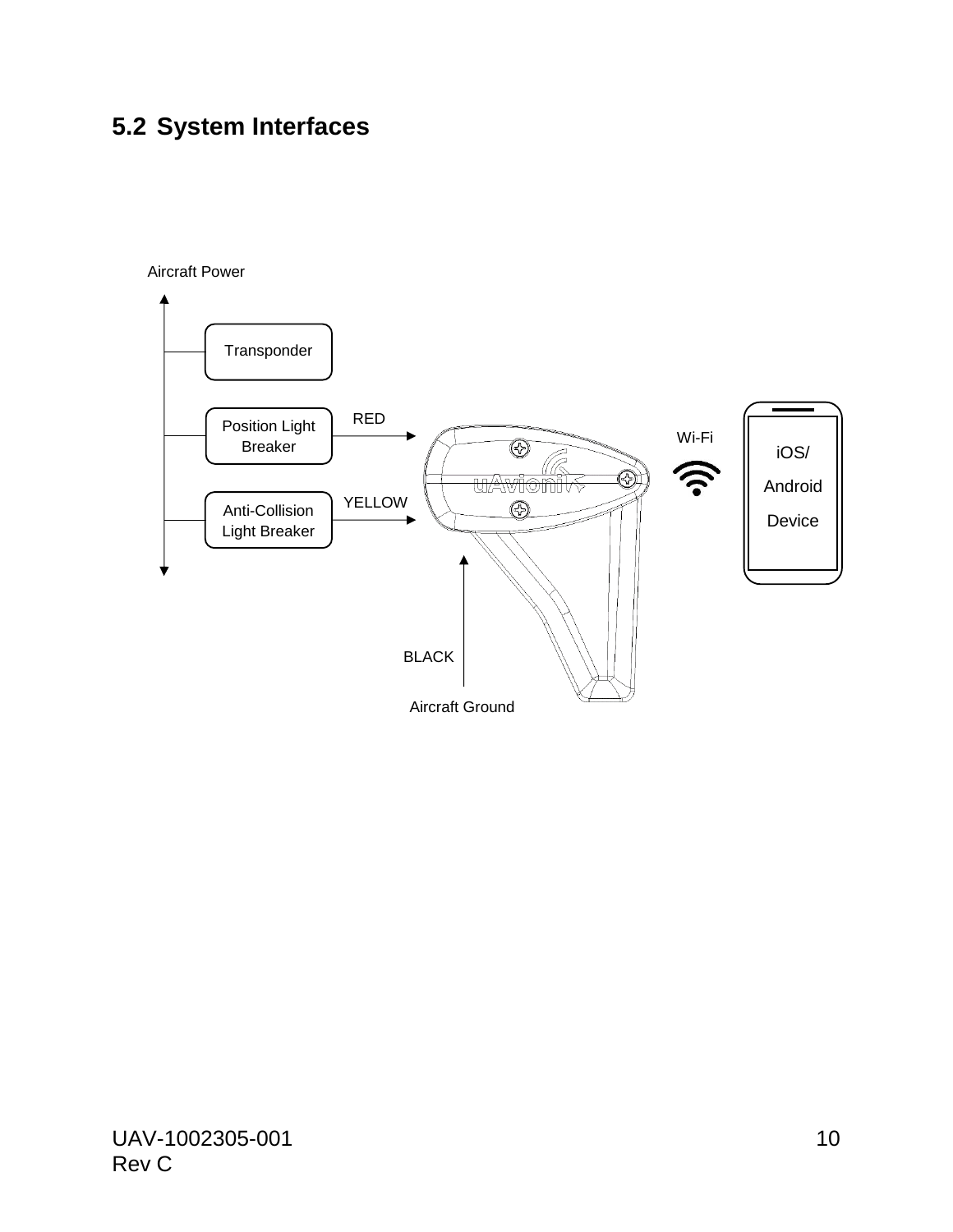### <span id="page-10-0"></span>**6 Installation**

### <span id="page-10-1"></span>**6.1 Unpacking and Inspecting**

Carefully unpack the device and make a visual inspection of the unit for evidence of any damage incurred during shipment. If the unit is damaged, notify the shipping company to file a claim for the damage. To justify your claim, save the original shipping container and all packing materials.

### <span id="page-10-2"></span>**6.2 Mounting**

skyBeacon is a wingtip, forward, left position light. The assembly should be mounted as far outboard on the aircraft as practical, parallel to the vertical and horizontal centerlines of the aircraft. Ensure that when mounted, the fin and top of the assembly are free from obstructions.

Note: Installation of the skyBeacon must be in accordance with AC 43- 13.2B, Chapter 1



Aircraft port (left-hand) side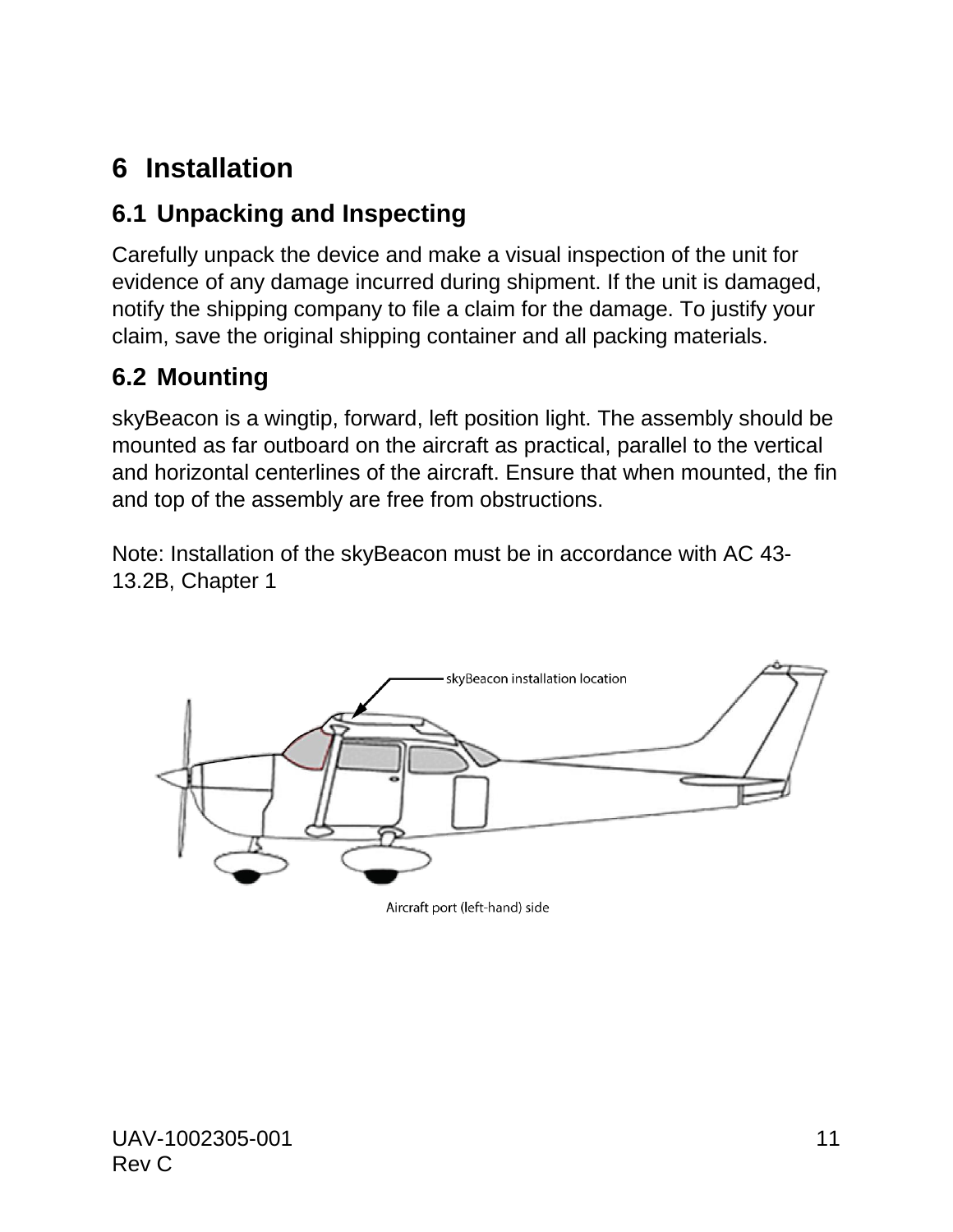### <span id="page-11-0"></span>**6.3 Unit Installation Overview**

skyBeacon is mounted with three 6-32 screws to the existing holes and nut plates in the end of the wing. Two O-rings per screw must be used between the screw and skyBeacon assembly.

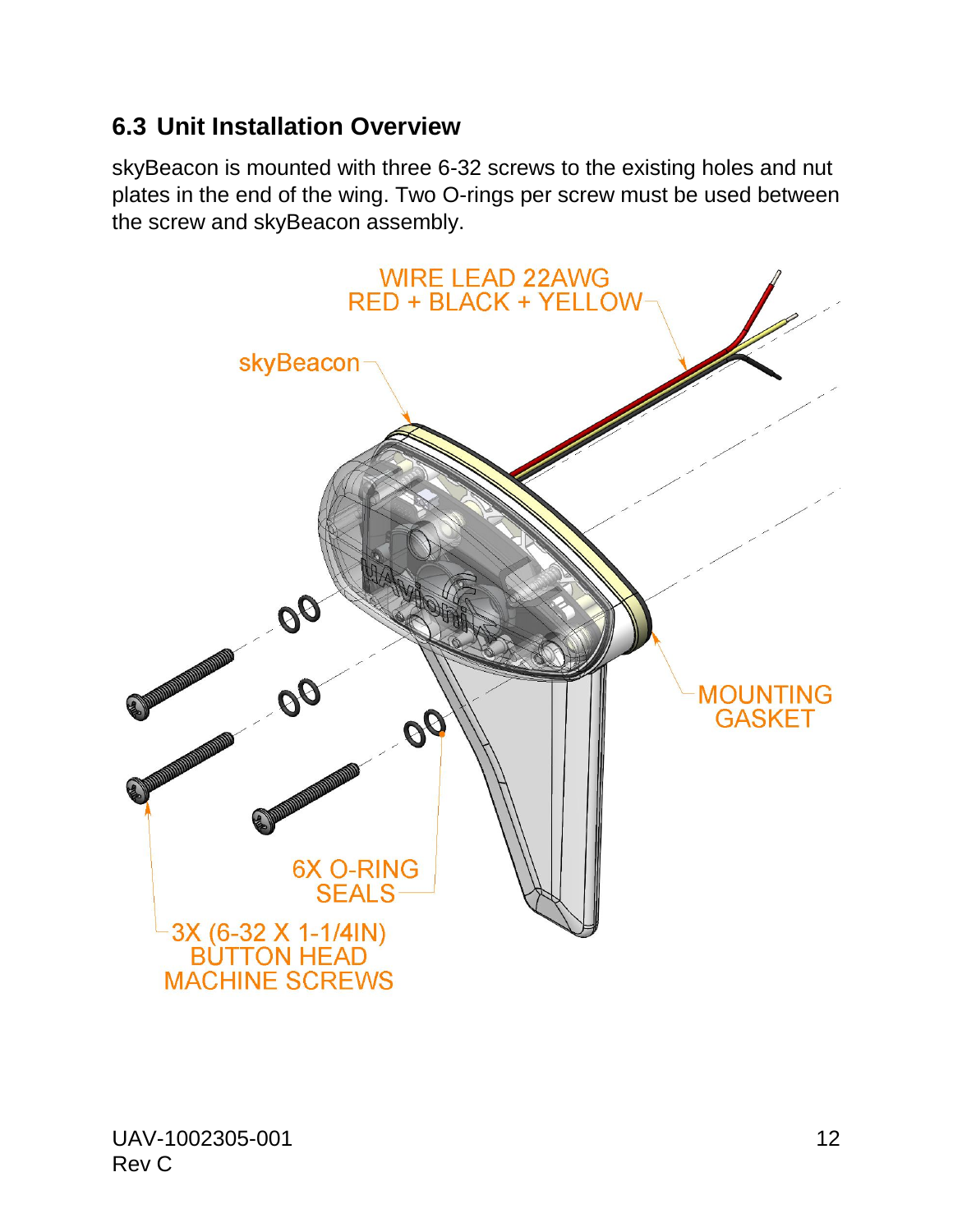### <span id="page-12-0"></span>**6.4 Mounting Dimensions**

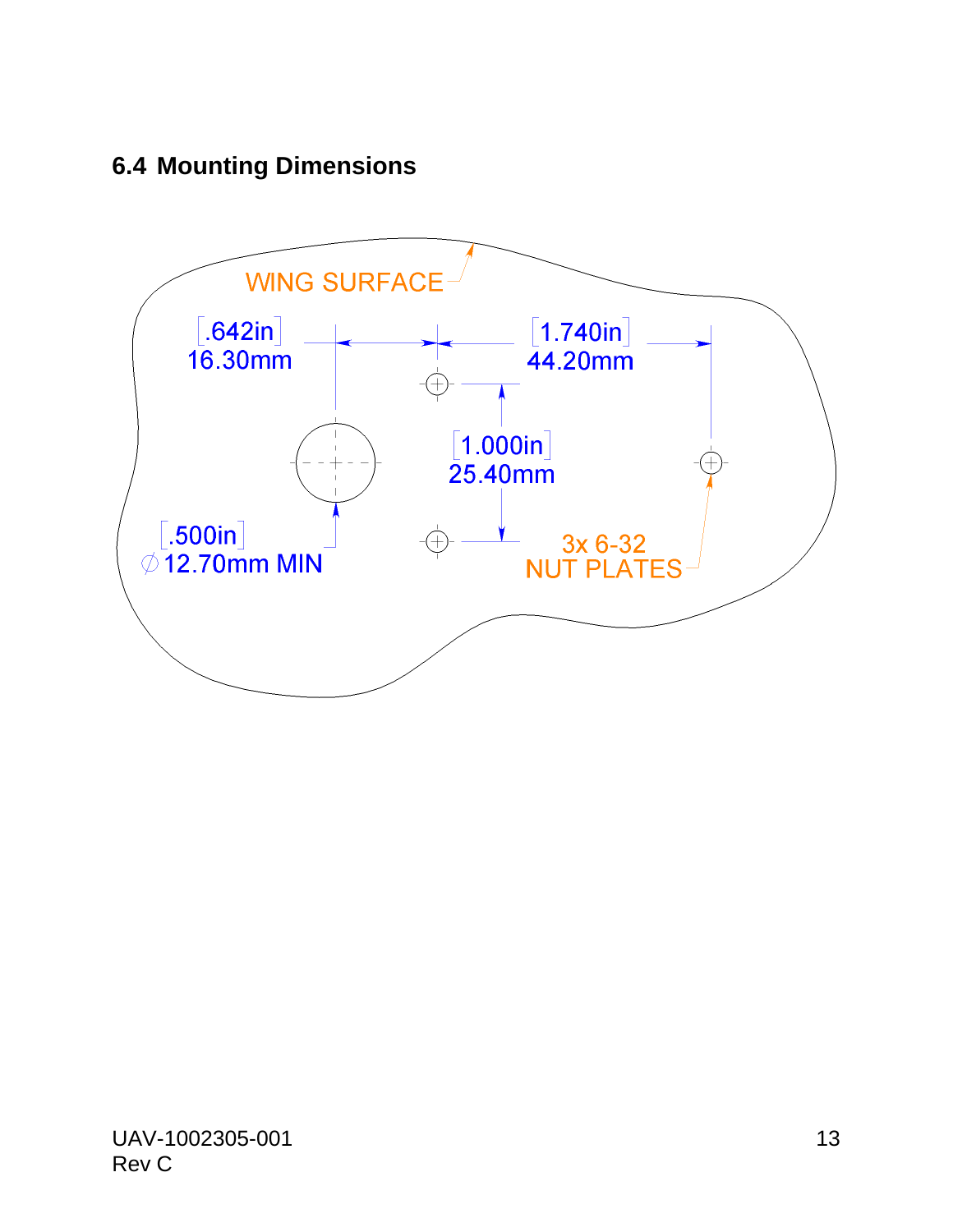### <span id="page-13-0"></span>**6.5 Mounting Procedure on Wingtips**

For aircraft where the skyBeacon mounts to the mounting holes as shown in Section 6.4, and the wingtip configuration is as shown in the figure below, install the skyBeacon per the instructions and with hardware noted below.



| <b>Item</b>    | <b>Description</b>                          | Qty | P/N             |
|----------------|---------------------------------------------|-----|-----------------|
|                | skyBeacon                                   |     | UAV-1001856-002 |
| $\overline{2}$ | O-ring Seals (1mm x 5mm EPDM)               | 6   | UAV-1002038-001 |
| 3              | Mounting Screw (6-32 x 1.25")               | 3   | UAV-1001459-001 |
|                | Mounting Screw (6-32 x 1.5")                |     | UAV-1001459-002 |
|                | Mounting Screw (6-32 x 1.75")               |     | UAV-1001459-003 |
| $\overline{4}$ | Nav Light Power (Red) 14/28V                | Ref |                 |
| 5              | Strobe Light Power (Yellow) 14/28V          | Ref |                 |
| 6              | Aircraft Ground (Black)                     | Ref |                 |
| $\overline{7}$ | Wingtip                                     | Ref |                 |
| 8              | Aircraft Nav Light Power 14/28V             | Ref |                 |
| 9              | Aircraft Strobe Light Power 14/28V          | Ref |                 |
| 10             | <b>Aircraft Ground</b>                      | Ref |                 |
| 14             | Mounting Hole with 6-32 Thread with locking | 3   |                 |
|                | feature                                     |     |                 |
| 15             | Crimp type Wire Splices 18-22 AWG (not      | 3   | UAV-1001487-001 |
|                | shown)                                      |     |                 |

#### 1) Remove fasteners retaining the existing position and strobe lights from wingtip.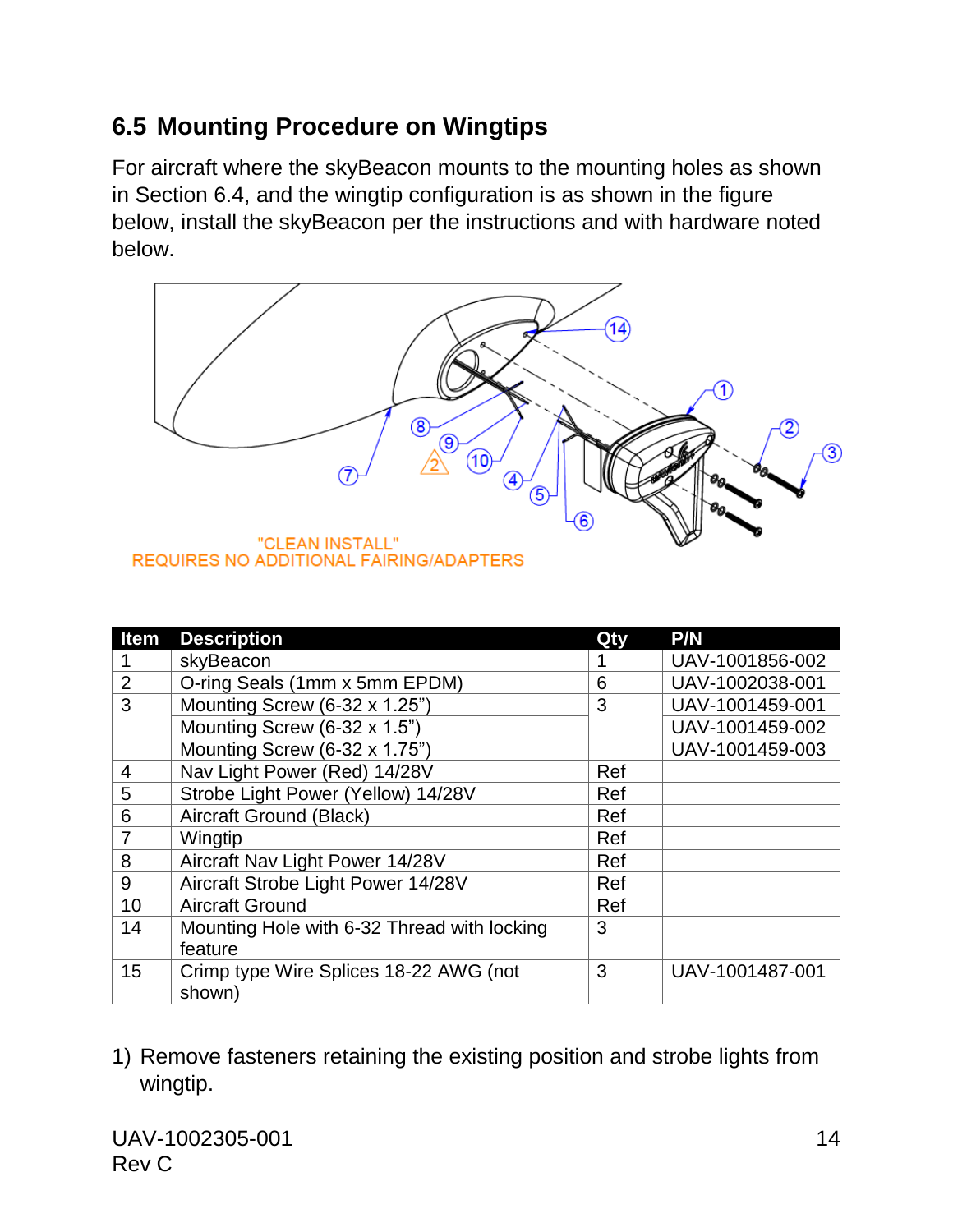Access wiring to disconnect the existing position and strobe lights. Prepare the wire ends (Items 8, 9, 10) per AC 43-13 for crimp type wire splices.

Note: If aircraft is not equipped for wing strobe functionality, stow the skyBeacon yellow wire (Item 5) per AC 43-13.

- 2) Splice wires using (Item 15) environmental splices or equivalent.
	- WARNING: DO NOT connect the skyBeacon yellow wire (Item 5) to a high voltage anti-collision power supply. Only connect the yellow wire directly to 14/28V aircraft power or stow per AC 43-13.
- 3) Attach the skyBeacon (Item 1) to the wing tip as follows:
	- a) Position skyBeacon onto the wingtip and confirm alignment with existing mounting holes (Item 14) as shown in Section 6.4.
	- b) Install 2 O-ring seals (Item 2) onto each screw (Item 3).

Note- the O-ring nearest the head of the screw must be replaced if the screw is tightened and subsequently removed.

- c) Use the appropriate length mounting screws (Item 3) to attach skyBeacon to the wingtip. Tighten screws to 8-10 in-lbs.
- 4) Apply power to the Position light and confirm position light operation.
- 5) If equipped apply power to strobe light and confirm strobe light operation.
- 6) Install placard as defined in AFM Supplement document UAV-1002111- 001 Section 2.2.
- 7) Go to Section 6.7 for skyBeacon setup.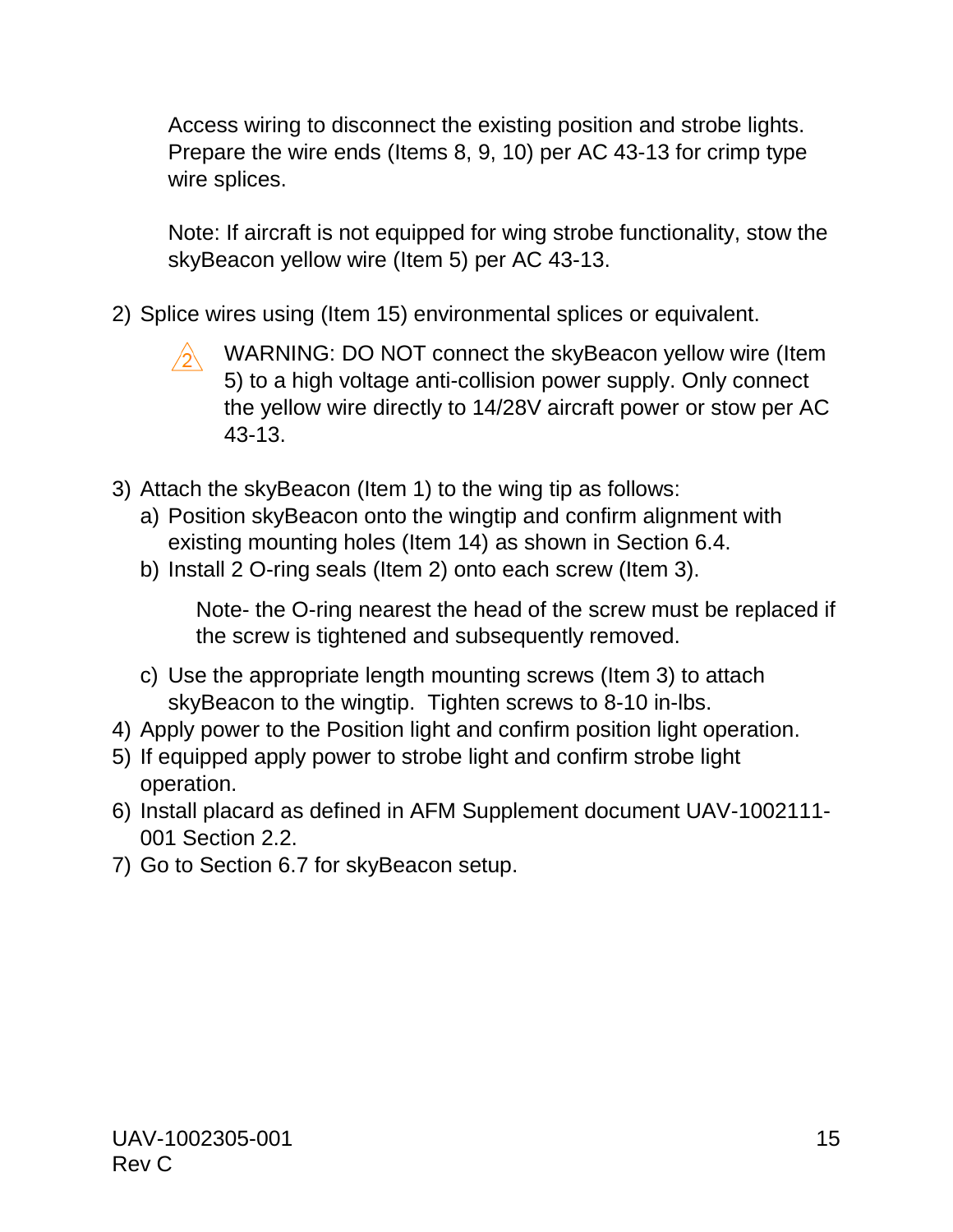### <span id="page-15-0"></span>**6.6 Mounting Procedure on Wingtips with Adaptive Fairing**

For aircraft that attach to the mounting holes as shown in Section 6.4 but use a fairing to cover a portion of the position lights, an additional adaptive fairing may be used to improve or refine fit of the installation. If desired, install the skyBeacon utilizing a fairing identified in section 6.6.1 per the instructions and with hardware noted below.



| <b>Item</b>    | <b>Description</b>                 | Qty       | P/N               |
|----------------|------------------------------------|-----------|-------------------|
|                | skyBeacon                          |           | UAV-1001856-002   |
| $\overline{2}$ | O-ring Seals (1mm x 5mm EPDM)      | 6         | UAV-1002038-001   |
| 3              | <b>Mounting Screws</b>             | 3         |                   |
|                | Mounting Screw (6-32 x 1.25")      | <b>AR</b> | UAV-1001459-001   |
|                | Mounting Screw (6-32 x 1.5")       | <b>AR</b> | UAV-1001459-002   |
|                | Mounting Screw (6-32 x 1.75")      | <b>AR</b> | UAV-1001459-003   |
| 4              | Nav Light Power (Red) 14/28V       | Ref       |                   |
| 5              | Strobe Light Power (Yellow) 14/28V | Ref       |                   |
| 6              | Aircraft Ground (Black)            | Ref       |                   |
|                | Wingtip                            | Ref       |                   |
| 8              | Aircraft Nav Light Power 14/28V    | Ref       |                   |
| 9              | Aircraft Strobe Light Power 14/28V | Ref       |                   |
| 10             | <b>Aircraft Ground</b>             | Ref       |                   |
| 11             | skyBeacon adaptor fairing          | 1         | See Section 6.6.1 |
| 12             | Hole for wire pass through         | Ref       |                   |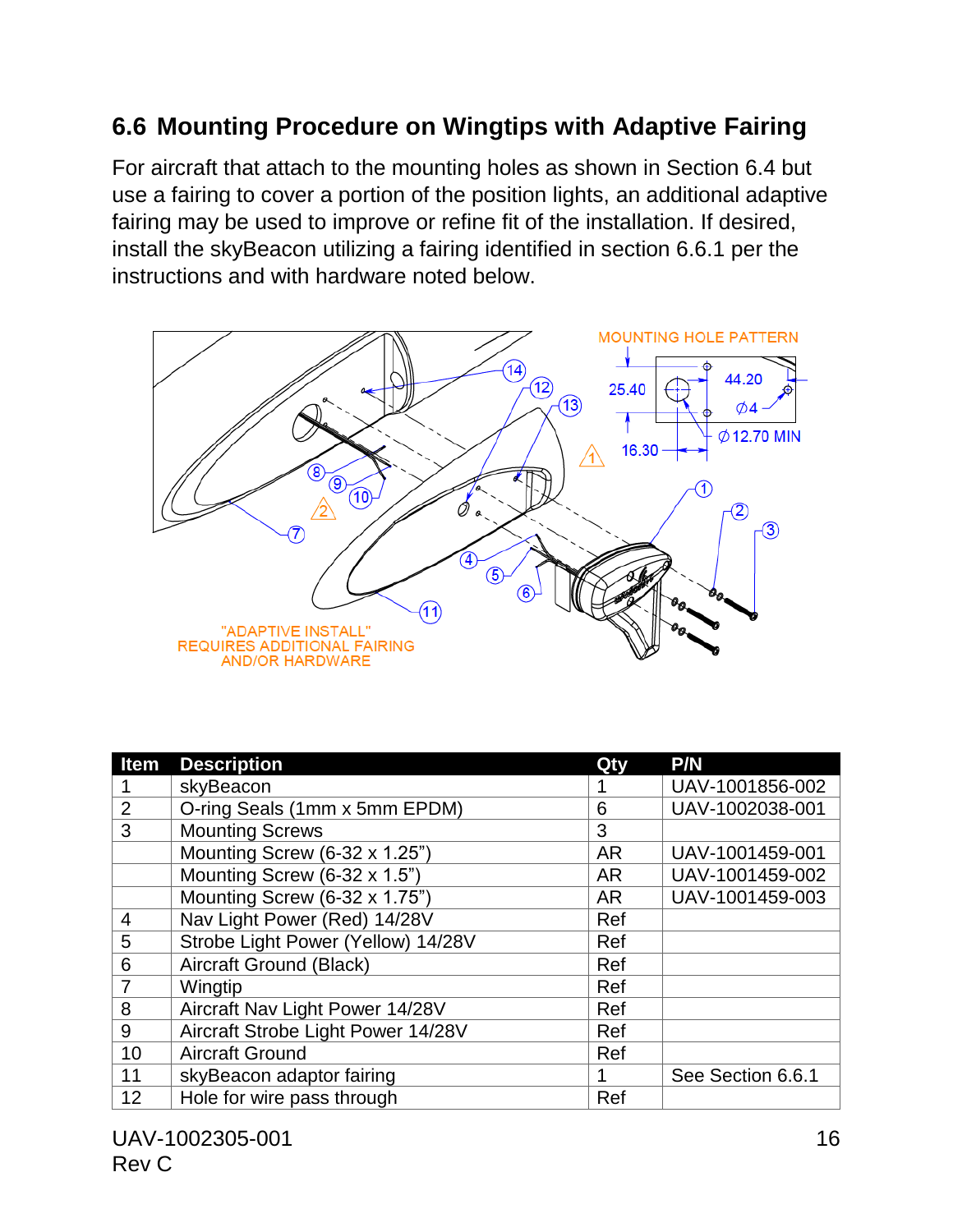| Item | <b>Description</b>                          | Qty | <b>P/N</b>      |
|------|---------------------------------------------|-----|-----------------|
| 13   | Hole for mounting                           | Ref |                 |
| 14   | Mounting Hole with 6-32 Thread with locking | 3   |                 |
|      | feature                                     |     |                 |
| 15   | Crimp type Wire Splices 18-22 AWG (not      | 3   | UAV-1001487-001 |
|      | shown)                                      |     |                 |

- 1) Remove fasteners retaining the existing fairing, position and strobe lights from wingtip.
- 2) Access wiring to disconnect the existing position and strobe lights. Prepare the aircraft wire ends (Items 8, 9, 10) per AC 43-13 for crimp type wire splices.
- 3) Fit the skyBeacon fairing to the wingtip.



 $\land$  Modify the skyBeacon fairing as needed for best fit to existing wingtip per AC 43-13.

- 4) Locate mounting holes (Item 13) and wire pass through holes (Item 12) to match the wingtip.
- 5) Drill clearance hole for #6 screws through the skyBeacon fairing (Item 11) for the mounting holes and a 0.5-1" hole for the wire pass through.
- 6) Splice wires using (Item 15) environmental splices or equivalent.

Note: If aircraft is not equipped for wing strobe functionality, stow the skyBeacon yellow wire (Item 5) per AC 43-13.

- $\triangle$ WARNING: DO NOT connect the skyBeacon yellow wire (Item 5) to a high voltage anti-collision power supply. Only connect the yellow wire directly to 14/28V aircraft power or stow per AC 43-13.
- 7) Attach the skyBeacon (Item 1) to the wing tip as follows
	- a) Position skyBeacon and skyBeacon fairing onto the wingtip and confirm alignment with existing mounting holes (Item 14).
	- b) Install 2 O-ring seals (Item 2) onto each screw (Item 3).

Note: the O-ring nearest the head of the screw must be replaced if the screw is tightened and subsequently removed.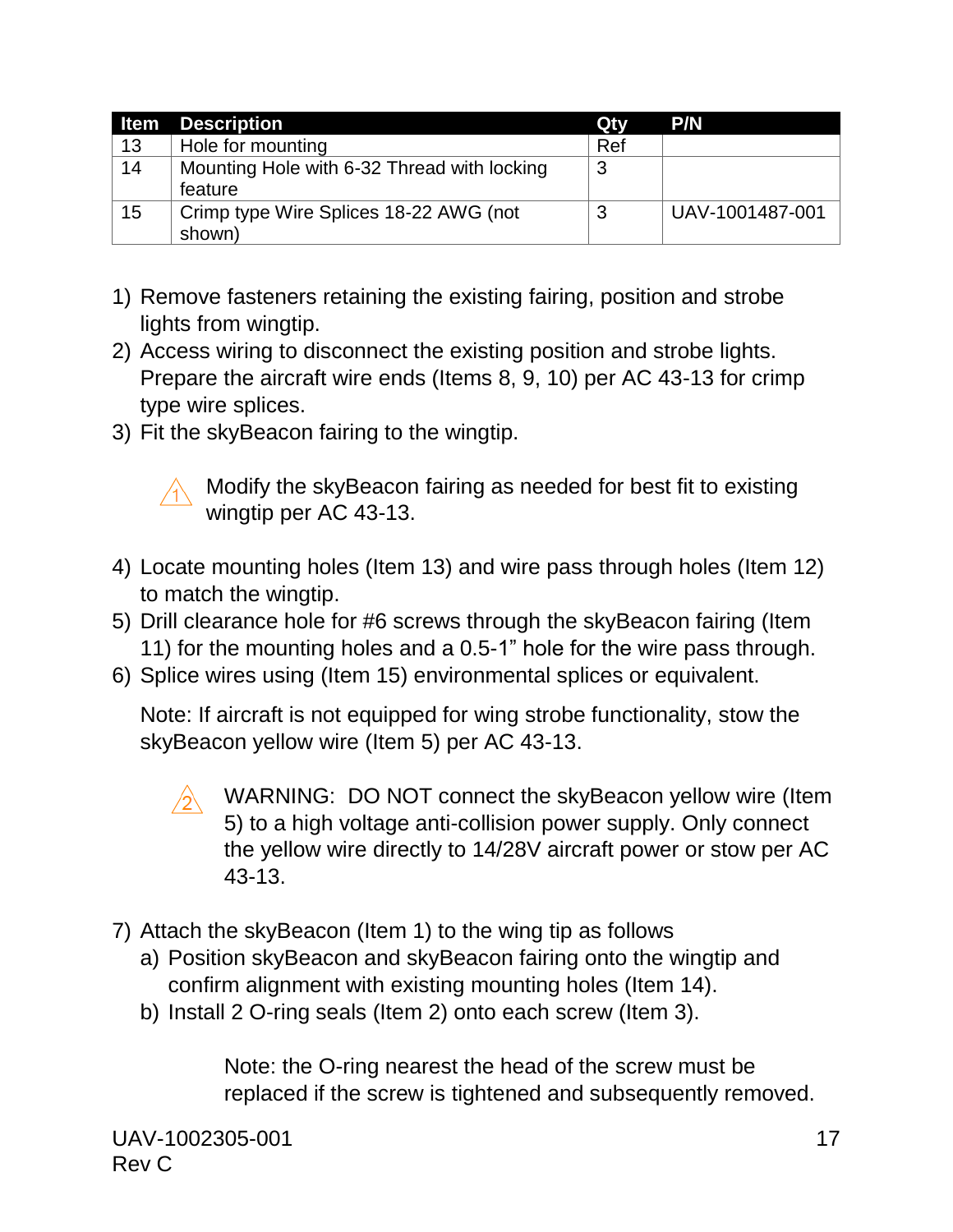- c) Use appropriate length mounting screws (Item 3) to attach skyBeacon to the wingtip fairing. Tighten screws to 8-10 in-lbs.
- 8) Apply power to the Position light and confirm position light operation
- 9) If equipped apply power to strobe light and confirm strobe light operation
- 10) Install placard as defined in AFM Supplement document UAV-1002111-001 Section 2.2.
- 11) Go to Section 6.7 for skyBeacon setup.

#### <span id="page-17-0"></span>**6.6.1 Fairing Configuration**

The fairing required for each model aircraft is as follows:

| <b>Make</b> | <b>Model</b>                                                                                                                                          | <b>P/N</b>      |
|-------------|-------------------------------------------------------------------------------------------------------------------------------------------------------|-----------------|
| Cessna      | 150L, 150M, 152, 185E, 180H, UAV-1002301-001<br>182N                                                                                                  |                 |
| Cessna      | 172L, 172M, 172N, 172Q,<br>172R, 172RG, 182Q, 182R,<br>182S, 182T, T182T, R182,<br>180J, 180K, A185K, U206G,<br>TU206F, TU206G, 177B,<br><b>177RG</b> | UAV-1002302-001 |

### <span id="page-17-1"></span>**6.7 skyBeacon System Configuration**

Follow instructions provided in the "skyBeacon User and Installation Guide" UAV-1001421-001 Section 10 to configure the system and perform postinstallation checks.

#### <span id="page-17-2"></span>**6.8 Flight Checks**

If the owner desires to further confirm the skyBeacon was installed and configured properly, perform a flight within ADS-B airspace coverage and request a FAA flight test compliance report.

To perform an ADS-B Out flight check requires flying in airspace where ADS-B coverage exists. In some areas in the country, you may need to be

```
UAV-1002305-001 18
Rev C
```